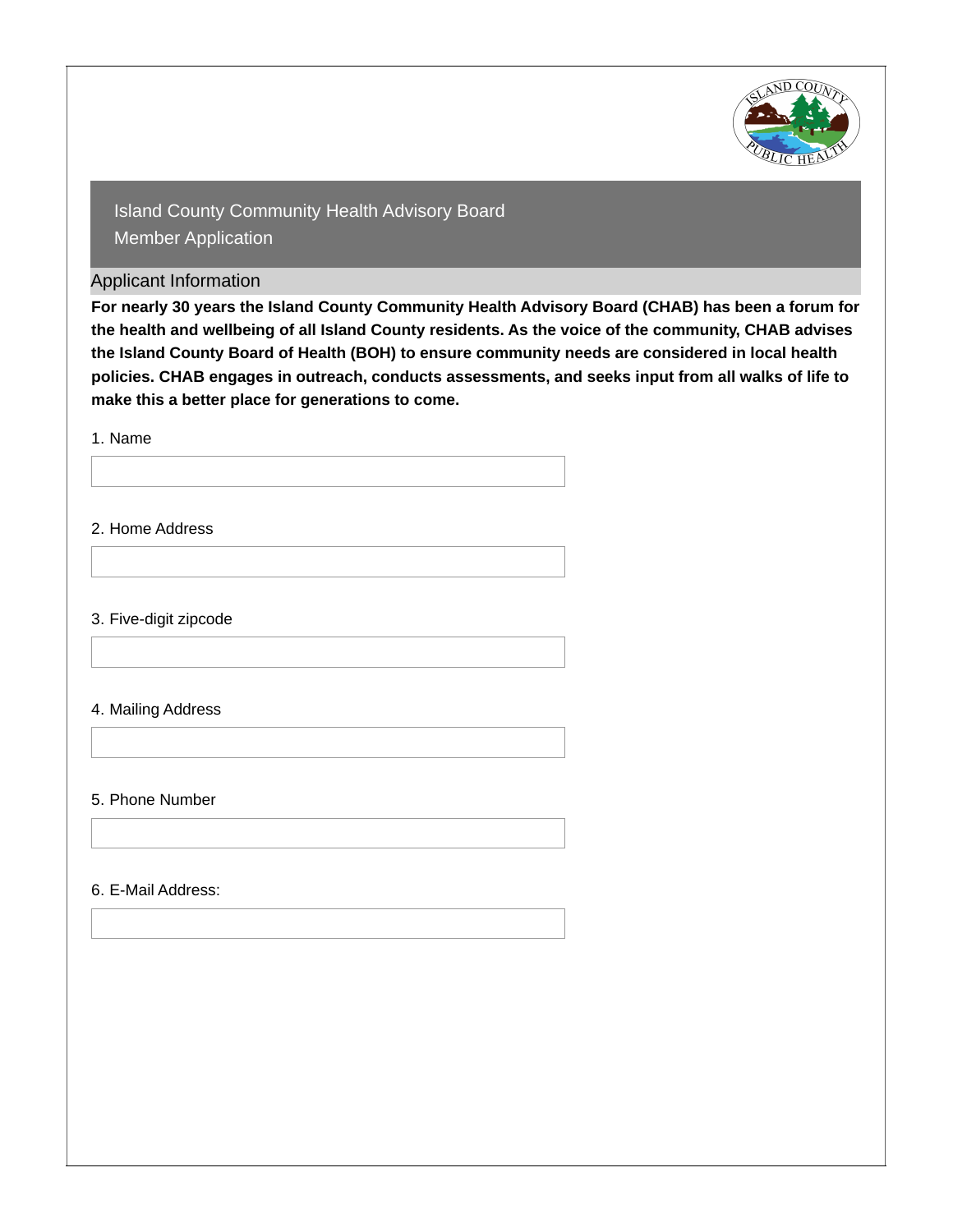

#### **Demographics**

CHAB is committed to honoring and representing the diverse community we serve. Recruitment is done in a way to assure diversity and representation from marginalized communities. As a governmental advisory group, CHAB membership must meet specific requirements. •It should include members with expertise, work experience and/or consumer experience in: **healthcare, environment, social and economic, business, government, tribal, and communities that experience health inequities.** •**It should include members community-based organizations, non-profits, business.**

\* 7. What is your role in Island County? Check all that apply:

| Resident of Island County                        |                                |
|--------------------------------------------------|--------------------------------|
| <b>Employed in Island County</b>                 |                                |
| 8. How long have you lived in Island County?     |                                |
| Less than 1 year                                 | $10+$ years                    |
| $1 - 5$ years                                    | I do not live in Island County |
| 5-10 years                                       |                                |
| 9. What is your race or ethnicity?               |                                |
| Asian                                            |                                |
| <b>Black or African American</b>                 |                                |
| Hispanic or Latino                               |                                |
| Middle Eastern or North African                  |                                |
| Multiracial or Multiethnic                       |                                |
| Native American or Alaska Native                 |                                |
| Native Hawaiian or other Pacific Islander        |                                |
| White                                            |                                |
| Another race or ethnicity, please describe below |                                |
| Self-describe below:                             |                                |
|                                                  |                                |
|                                                  |                                |
|                                                  |                                |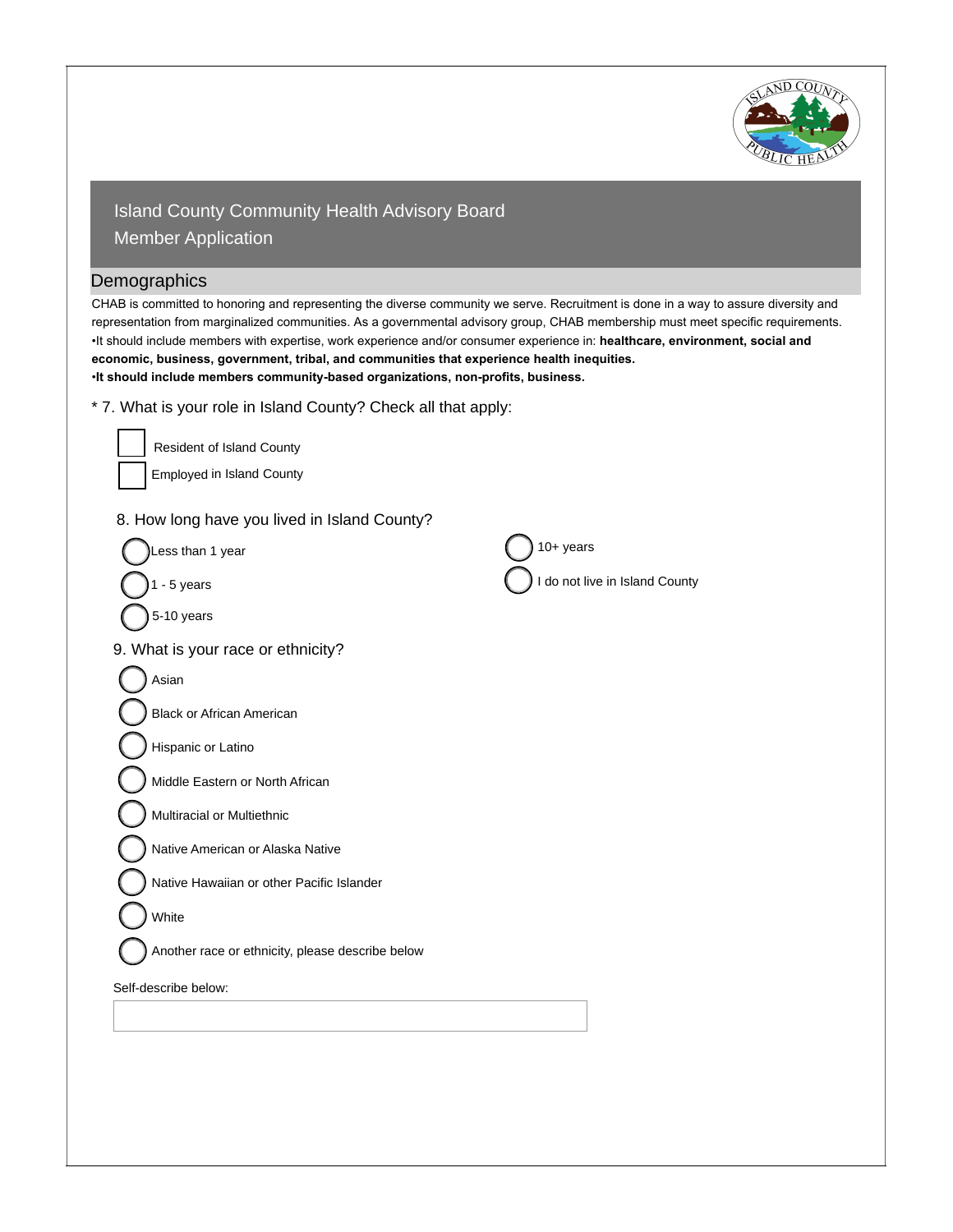

# **Specifications**

10. Please select at least one sector/group you best represent and then check the type of experience you have with each sector/group you selected

|                                                                                                                                                                                                                                                                                                      | Expertise | Career Experience | Personal/Consumer Experience |
|------------------------------------------------------------------------------------------------------------------------------------------------------------------------------------------------------------------------------------------------------------------------------------------------------|-----------|-------------------|------------------------------|
| Healthcare Access &<br>Quality                                                                                                                                                                                                                                                                       |           |                   |                              |
| <b>Physical Environment</b><br>(built & natural)                                                                                                                                                                                                                                                     |           |                   |                              |
| Social & Economic<br>sectors (housing, basic<br>needs, education,<br>employment)                                                                                                                                                                                                                     |           |                   |                              |
| <b>Business / Philantropy</b>                                                                                                                                                                                                                                                                        |           |                   |                              |
| Communities that<br>experience health<br>inequities                                                                                                                                                                                                                                                  |           |                   |                              |
| Government                                                                                                                                                                                                                                                                                           |           |                   |                              |
| Tribal Communities /<br><b>Tribal Government</b>                                                                                                                                                                                                                                                     |           |                   |                              |
| <b>Consumer of Public</b><br><b>Health Services</b>                                                                                                                                                                                                                                                  |           |                   |                              |
| Community member<br>with lived experience<br>with as least one of the<br>following: healthcare<br>access & quality;<br>physical environment;<br>social & economic<br>sectors;<br>business/philanthropy;<br>communities that<br>experience health<br>inequities; government;<br>or tribal communities |           |                   |                              |
| <b>Community Stakeholder</b>                                                                                                                                                                                                                                                                         |           |                   |                              |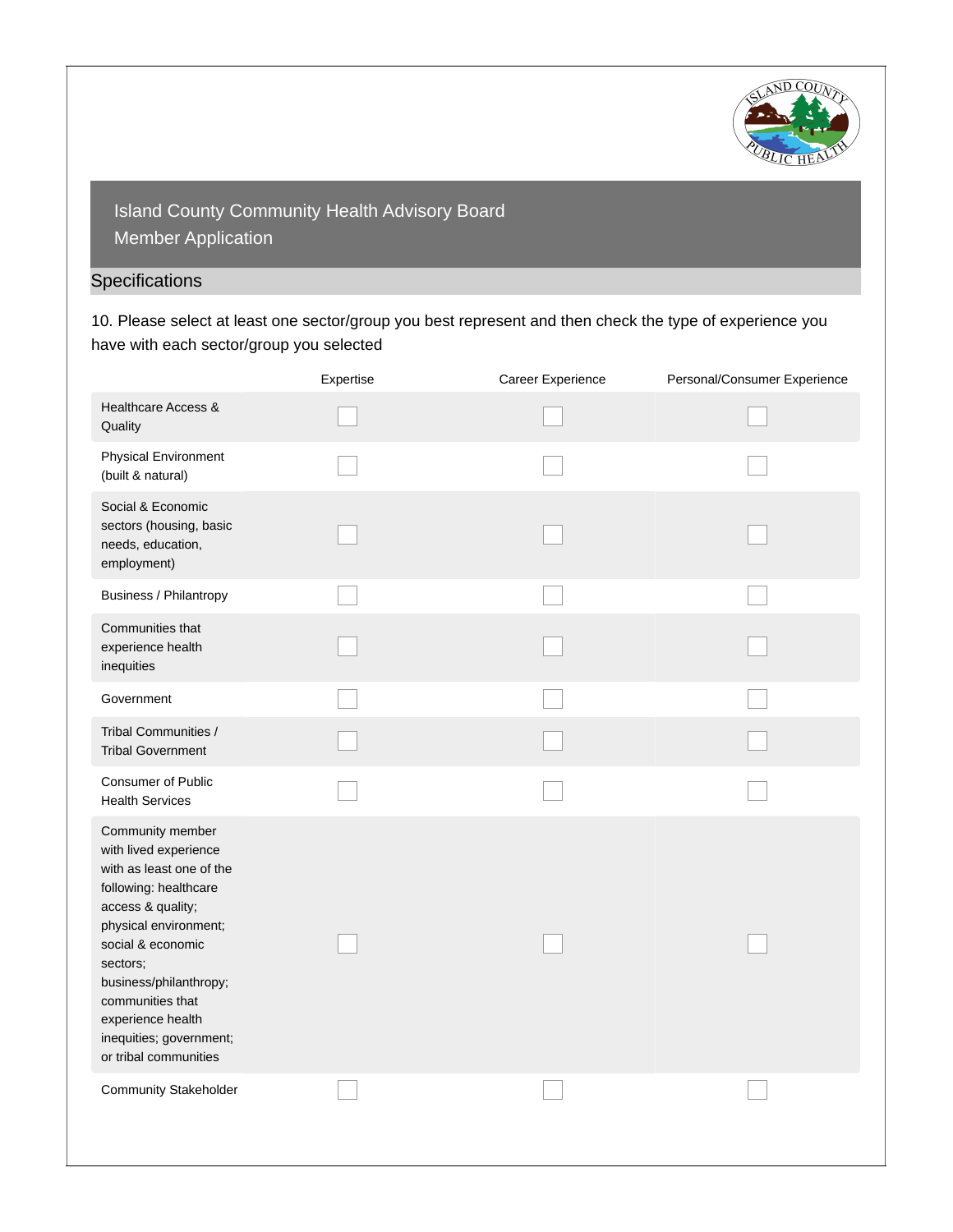11. Optional: Please select any group or sector that you feel represents you. Remember to indicate the type of experience you have with the group/sector.

|                                                                                  | Expertise      | Career Experience        | Personal/ Consumer Experience |
|----------------------------------------------------------------------------------|----------------|--------------------------|-------------------------------|
| <b>Environmental Health</b>                                                      |                |                          |                               |
| Natural Resources,<br>Conservation                                               |                |                          |                               |
| Nutrition                                                                        |                |                          |                               |
| Recreation                                                                       |                |                          |                               |
| <b>Behavioral Health</b>                                                         |                |                          |                               |
| Law Enforcement                                                                  |                |                          |                               |
| Military                                                                         |                |                          |                               |
| Children, Families,<br>Parents                                                   |                |                          |                               |
| Individuals with<br>developmental<br>disabilities                                |                |                          |                               |
| LGBTQIA+                                                                         |                |                          |                               |
| Low Income                                                                       |                |                          |                               |
| <b>Migrant Workers</b>                                                           |                |                          |                               |
| Refugees                                                                         |                |                          |                               |
| Seniors and vulnerable<br>adults                                                 |                |                          |                               |
| ESL (English as a<br>Second Language) or<br>LEP (Limited English<br>Proficiency) |                |                          |                               |
| Youth focused<br>organization                                                    | $\overline{ }$ | $\overline{\phantom{0}}$ | $\overline{ }$                |
| Faith based organization                                                         |                |                          |                               |
| Other                                                                            |                |                          |                               |
| Other (please specify)                                                           |                |                          |                               |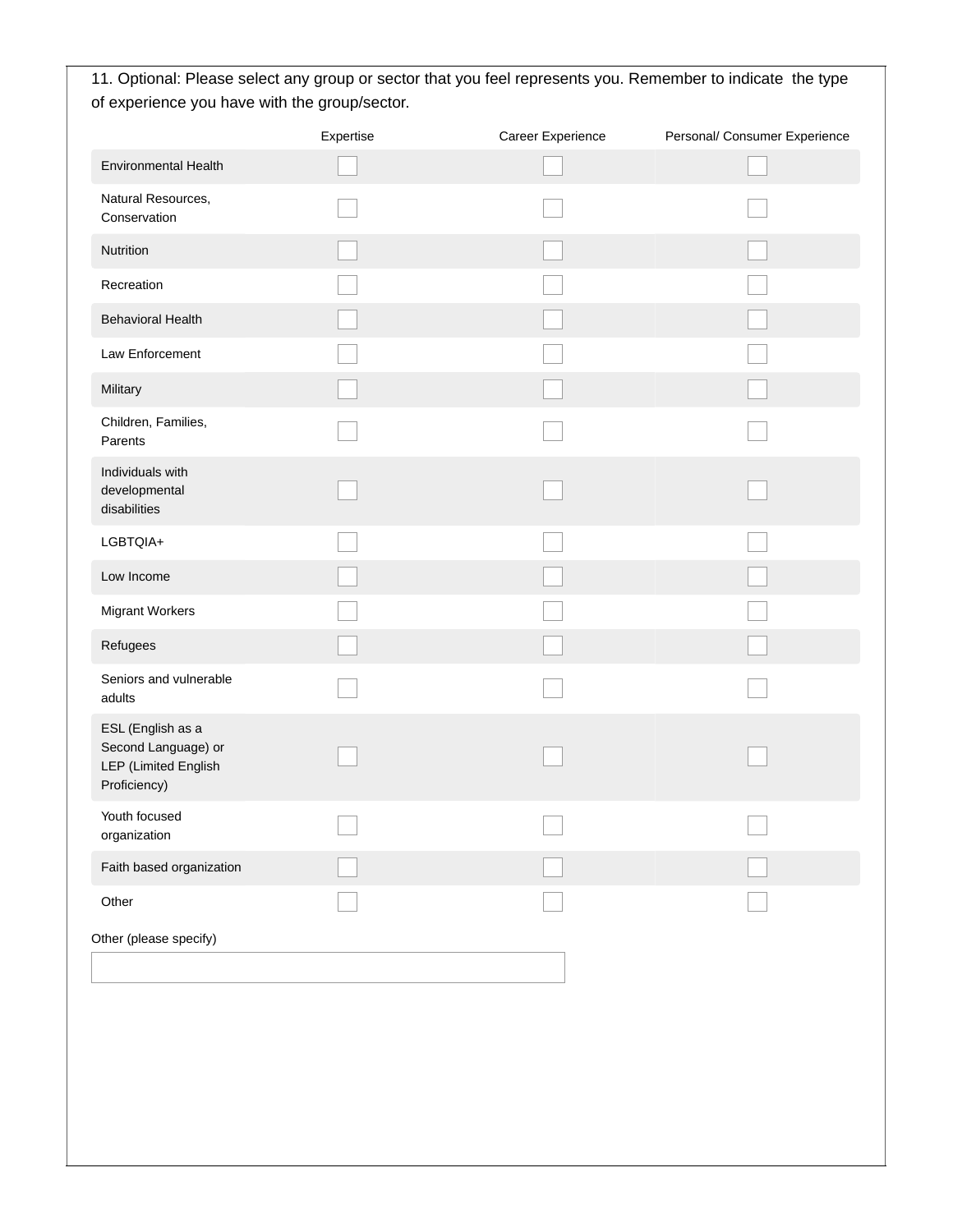

### **Qualifications**

**You may provide additional statements or materials to support your qualification for serving on the advisory board. An attached resume will be accepted in lue of a response for questions 13-16.**

12. Attach Resume (optional)

- 13. List your employment history for the last 5 years:
- 14. Describe your educational background:
- 15. List your participation in boards of directors, advisory councils, or commissions:
- 16. List any other volunteer experiences you have had:
- 17. Are there any key issues you'd like to see CHAB address?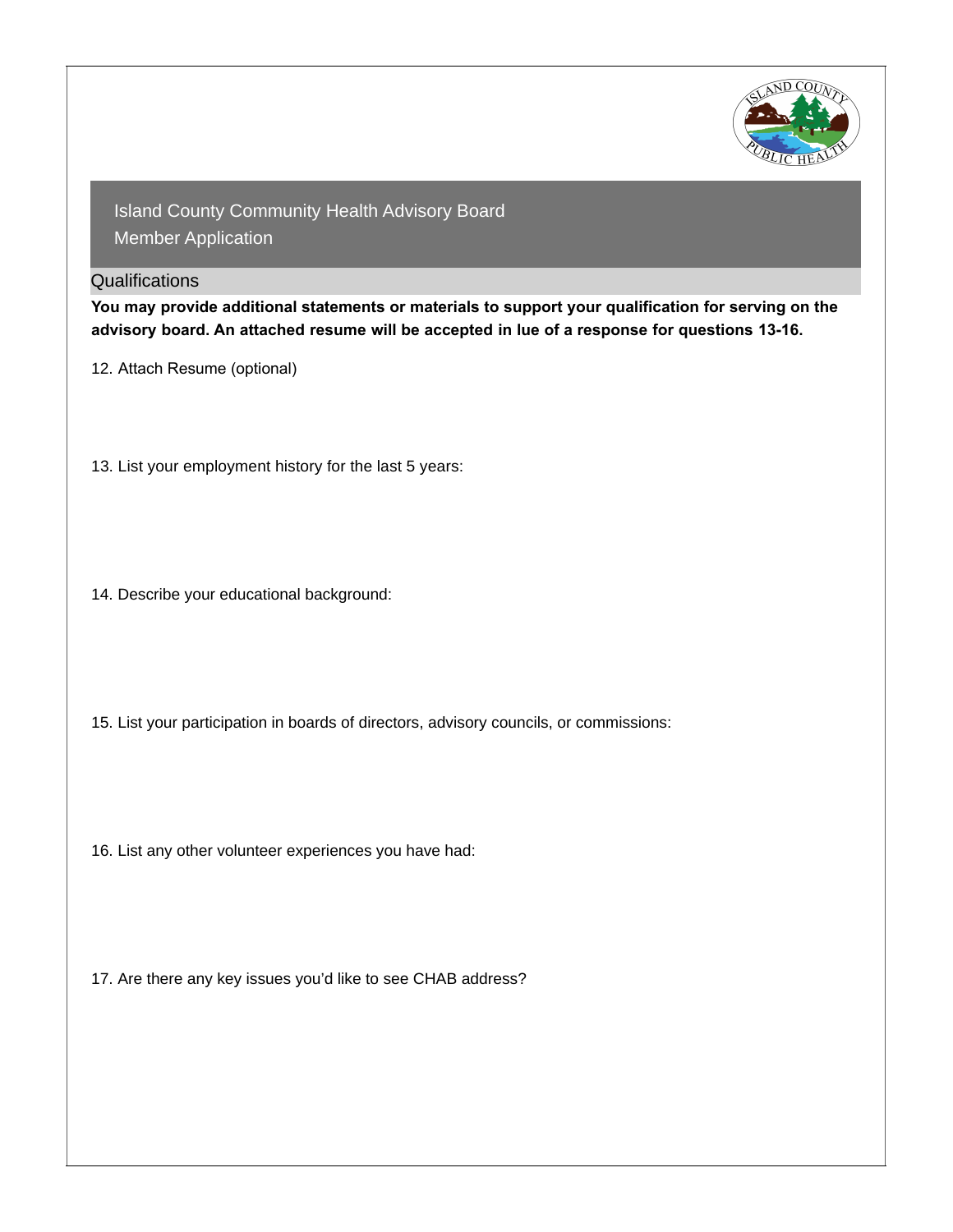18. What is your vision for a healthier future for Island County?

19. If selected to serve on CHAB, how could your experience, skills, and interests benefit our community?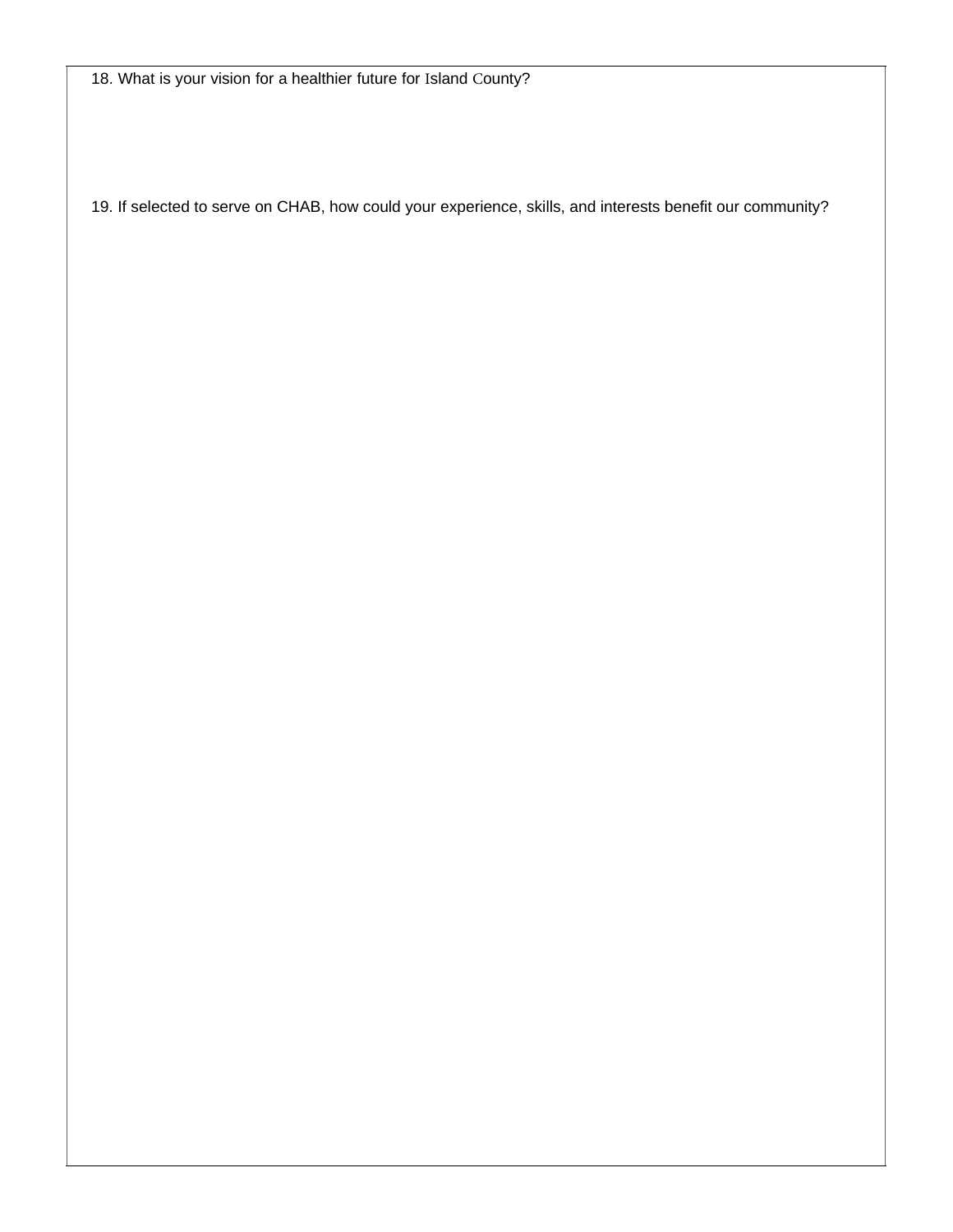

## **References**

**List references below. Please include name, relationship, and contact information.**

\* 20. Reference 1

| <b>Name</b>            |  |
|------------------------|--|
| <b>Address</b>         |  |
| <b>Address 2</b>       |  |
| <b>City/Town</b>       |  |
| <b>State/Province</b>  |  |
| <b>ZIP/Postal Code</b> |  |
| Country                |  |
| <b>Email Address</b>   |  |
| <b>Phone Number</b>    |  |
| 21. Reference 2        |  |
| Name                   |  |
| <b>Address</b>         |  |
| <b>Address 2</b>       |  |
| <b>City/Town</b>       |  |
| <b>State/Province</b>  |  |
| <b>ZIP/Postal Code</b> |  |
| Country                |  |
| <b>Email Address</b>   |  |
| <b>Phone Number</b>    |  |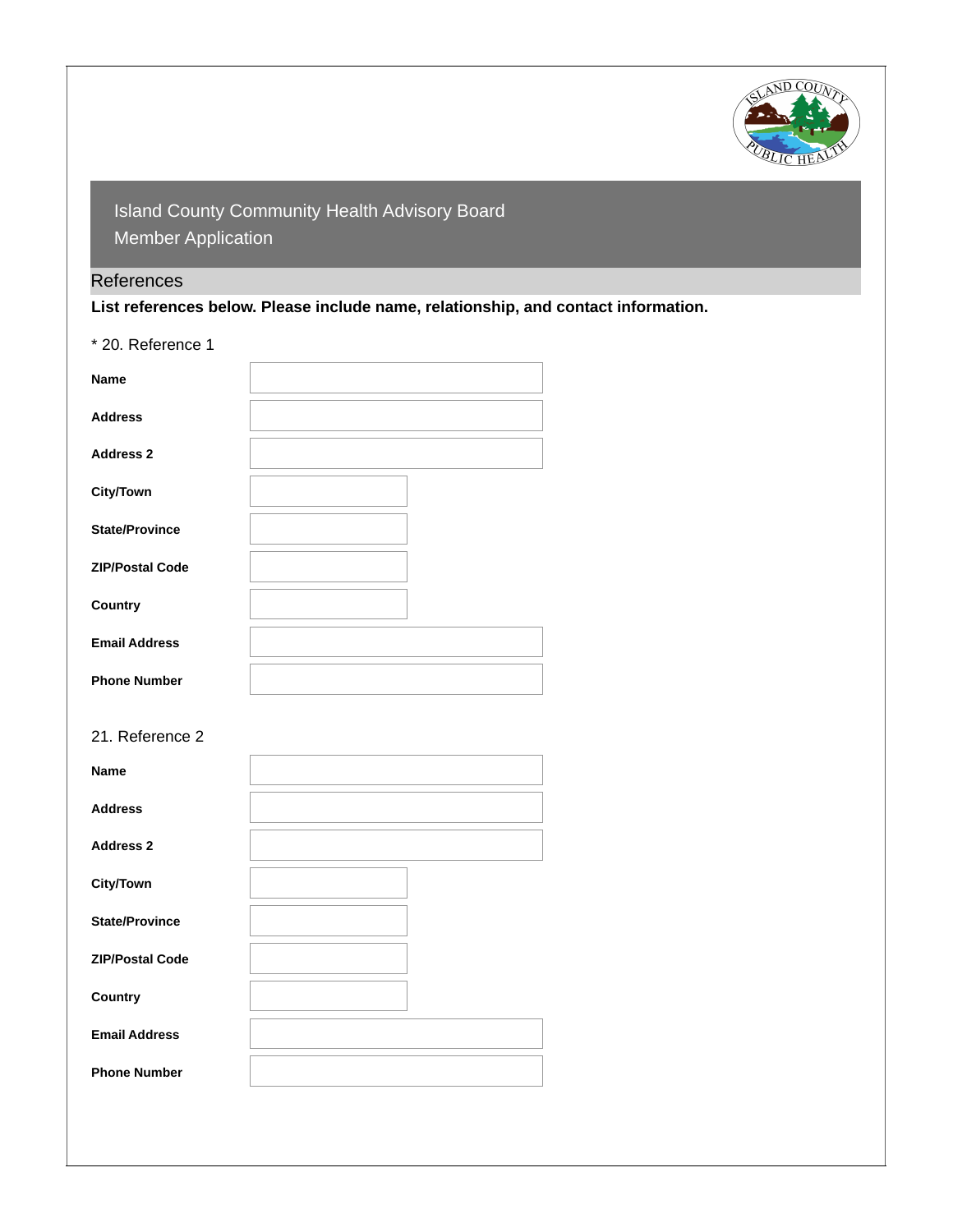

### **Committment**

22. Are you committed to reading materials, staying informed about issues, and working to build a healthy community?



23. If appointed, are you committed to serving a 3-year term?



24. Can you attend at least 70% of monthly meetings?



25. Board membership may entail additional committee work, averaging about 4 hours per month. Are you able to participate at this level?



Yes

No

26. Are you willing to participate in trainings outside of regularly scheduled CHAB meeting times?